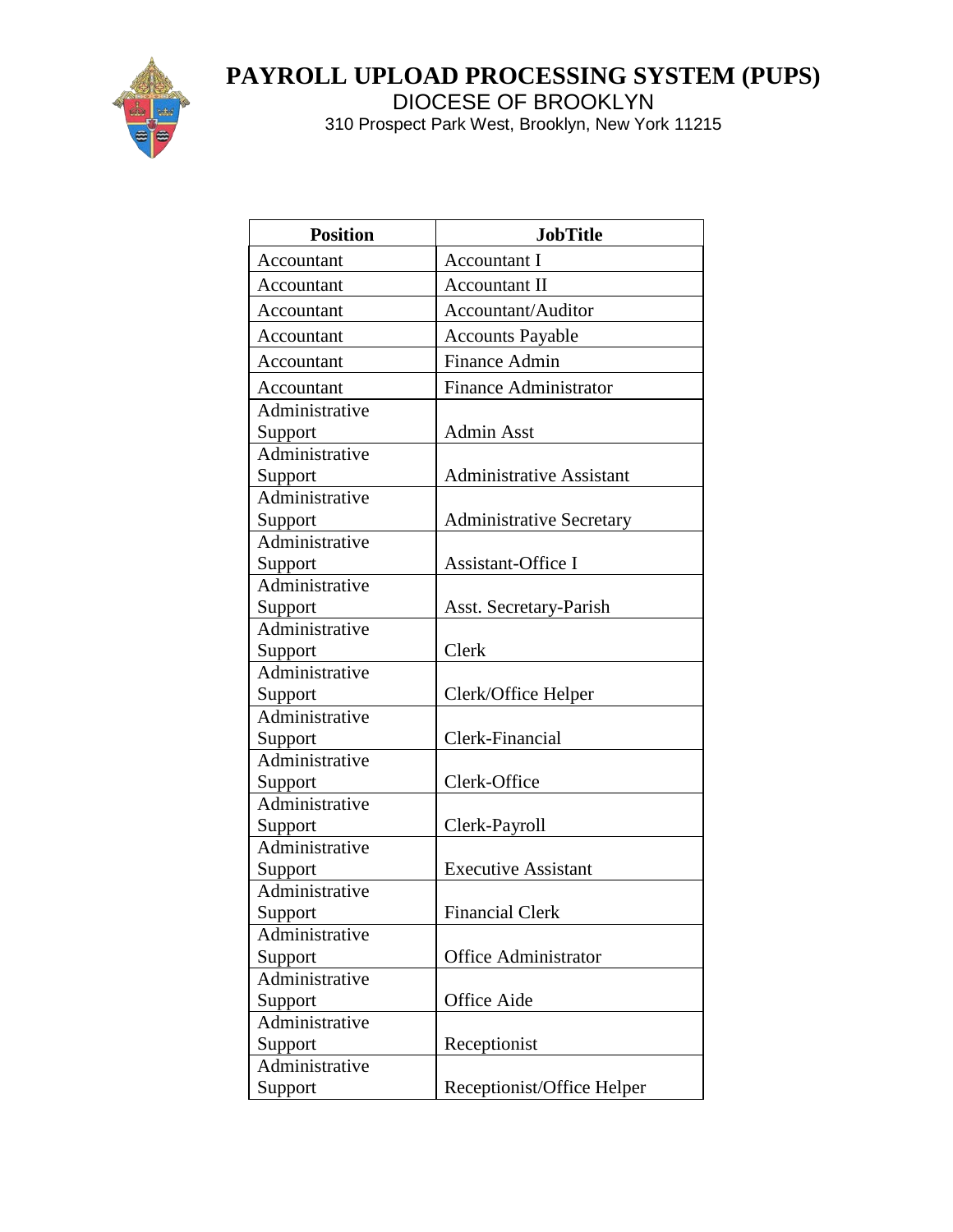

| Administrative             |                                |
|----------------------------|--------------------------------|
| Support                    | Receptionist/Switchboard       |
| Administrative             |                                |
| Support                    | Receptionist/Switchboard I     |
| Administrative             |                                |
| Support                    | Receptionist/Switchboard III   |
| Administrative             |                                |
| Support<br>Administrative  | <b>Recruiter Clerk</b>         |
| Support                    | Secretary                      |
| Administrative             |                                |
| Support                    | Secretary I (Level 1)          |
| Administrative             |                                |
| Support                    | Secretary-Parish I             |
| Administrative             |                                |
| Support                    | Secretary-Parish II            |
| Aide                       | AfterSchool Aide               |
| Aide                       | Aide                           |
| Aide                       | Lunchroom Aide                 |
| Aide                       | <b>Teacher Asst</b>            |
| Aide                       | <b>Teacher's Aide</b>          |
| <b>Assistant Principal</b> | <b>Asst Principal</b>          |
| Bookkeeper                 | Bookkeeper                     |
| Bookkeeper                 | Bookkeeper I                   |
| Bookkeeper                 | Bookkeeper II                  |
| Bookkeeper                 | Bookkeeper-Jr.                 |
| Bookkeeper                 | Bookkeeper-Sr.                 |
| <b>Business Manager</b>    | <b>Business Manager</b>        |
| <b>Business Manager</b>    | <b>Business Manager II</b>     |
| Counselor                  | Counselor                      |
| Counselor                  | <b>Guidance Counselor</b>      |
| Counselor                  | <b>Guidance Director</b>       |
| Counselor                  | <b>Residential Counselor</b>   |
| Development                | <b>Development Coordinator</b> |
| Development                | Director-Development           |
| Development                | Fundraiser                     |
| Development                | <b>Sales</b>                   |
| Driver                     | Driver                         |
| Driver                     | Parking Attendant              |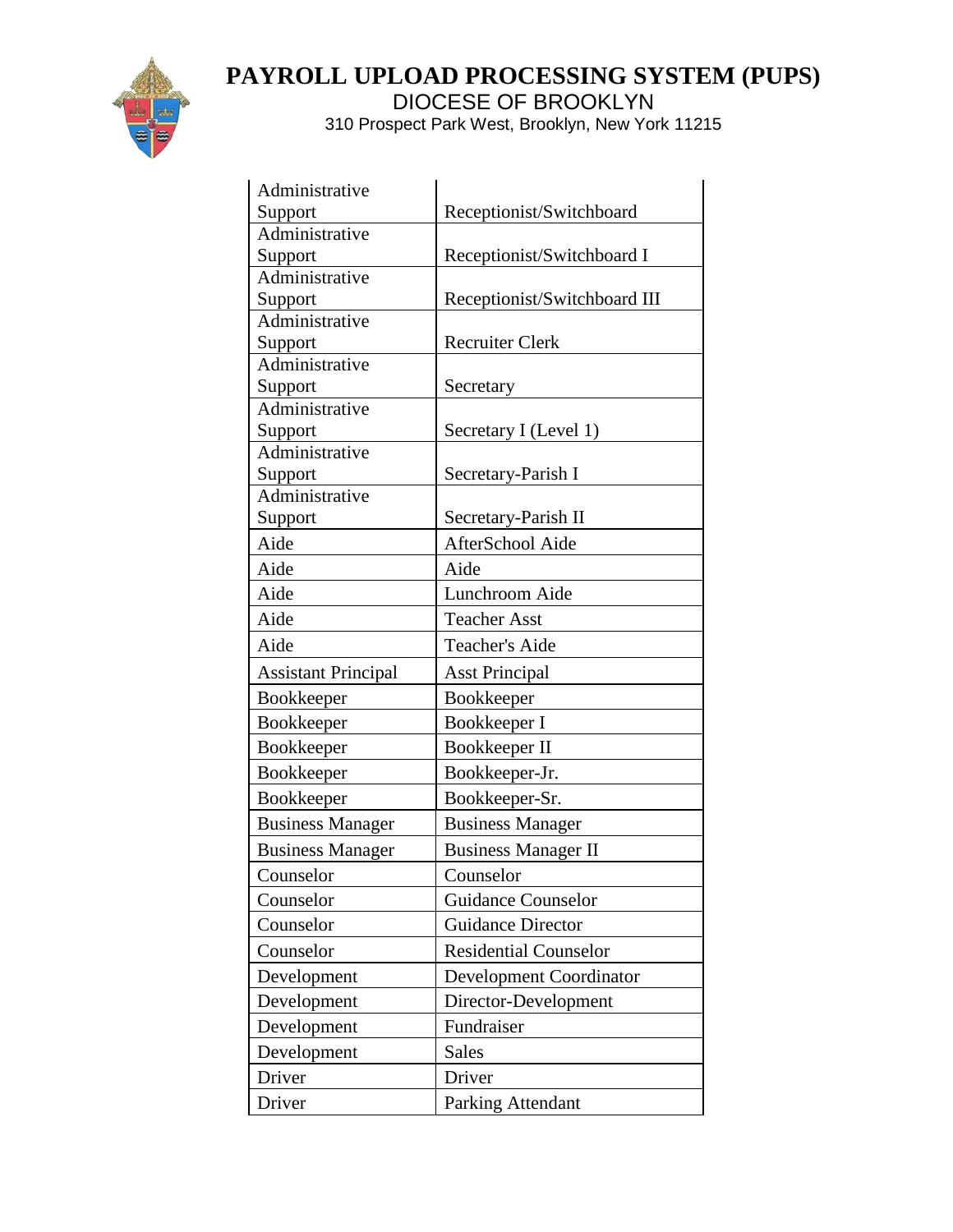

| Executive           | <b>Chief Executive Officer</b> |
|---------------------|--------------------------------|
| Executive           | <b>Chief Financial Officer</b> |
| Executive           | Controller-Site/Location       |
| Executive           | Director - Exec                |
| Executive           | <b>Executive Director</b>      |
| Executive           | Superintendent                 |
| Food Service        | Cook                           |
| <b>Food Service</b> | Cook/Housekeeper I             |
| Food Service        | Cook-Level 1                   |
| Food Service        | Kitchen Aide                   |
| Foreman             | Foreman-Cemetery               |
| Healthcare          | <b>Clinical Resources</b>      |
| Healthcare          | <b>Nurse</b>                   |
| Healthcare          | Nurse-Aide                     |
| Healthcare          | Nurse-LPN                      |
| Healthcare          | Nurse-Manager                  |
| Healthcare          | Nurse-RN                       |
| Healthcare          | Nutritionist                   |
| Healthcare          | Physical Therapist             |
| Healthcare          | <b>Physical Therapist Asst</b> |
| Healthcare          | Physician                      |
| Healthcare          | <b>School Nurse</b>            |
| Healthcare          | Secretary-Medical              |
| Healthcare          | <b>Speech Pathologist</b>      |
| Healthcare          | Therapist                      |
| Housekeeping        | Housekeeper                    |
| Housekeeping        | Housekeeper I                  |
| Housekeeping        | Housekeeper II                 |
| Housekeeping        | <b>Housing Coordinator</b>     |
| Housekeeping        | Laundress II                   |
| Housekeeping        | <b>Laundry Aide</b>            |
| IT - Non Mangement  | Administrator-Network          |
| IT - Non Mangement  | Computer Support - TVC         |
| IT - Non Mangement  | <b>Computer Technician</b>     |
| IT - Non Mangement  | IT Specialist                  |
| IT - Non Mangement  | Technician (VCR) - TVC         |
| IT - Non Mangement  | Technician Equip Field - TVC   |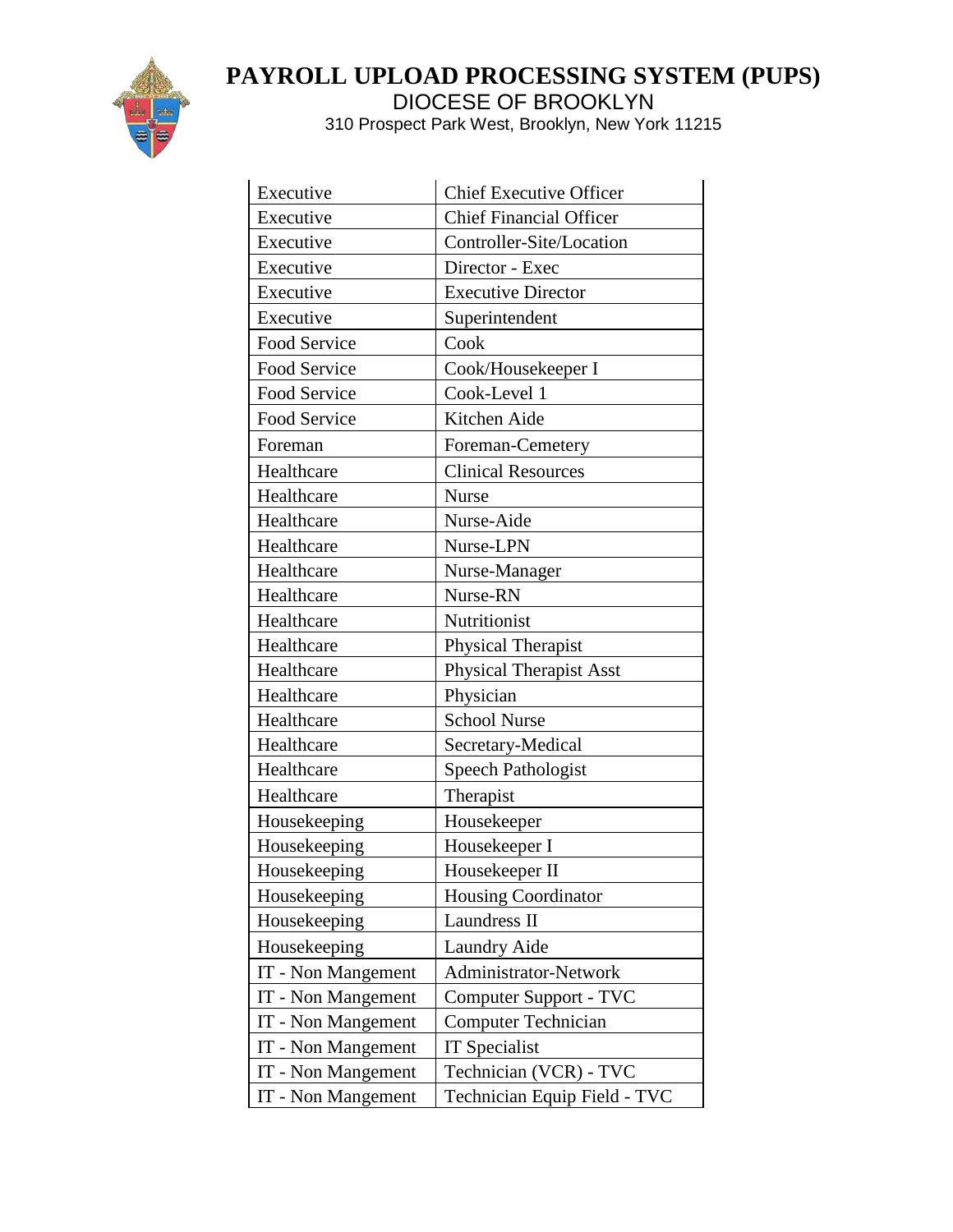

| IT - Non Mangement | <b>Technology Coordinator</b>     |
|--------------------|-----------------------------------|
| IT - Non Mangement | Technology Specialist             |
| Librarian          | <b>Asst Librarian</b>             |
| Librarian          | Librarian                         |
| Librarian          | Library Aide                      |
| Maintenance        | Custodial Asst/Cleaner            |
| Maintenance        | Custodian                         |
| Maintenance        | Custodian/Maintenance             |
| Maintenance        | Custodian/Maintenance II          |
| Maintenance        | <b>Custodian-B Class</b>          |
| Maintenance        | Maintenance                       |
| Maintenance        | Maintenance-Hourly                |
| Maintenance        | Painter                           |
| Maintenance        | Supervisor-Maintenance            |
| Management         | <b>Asst Director</b>              |
| Management         | <b>Asst Manager</b>               |
|                    | <b>AsstDirector-Community Svc</b> |
| Management         | Ctr                               |
| Management         | <b>Compliance Manager</b>         |
| Management         | Director                          |
| Management         | Director-Chinese Apostolate       |
| Management         | <b>Director-Human Resources</b>   |
| Management         | Director-Operations               |
| Management         | Director-Programs                 |
| Management         | <b>Facilities Director</b>        |
| Management         | Field Supervisor                  |
| Management         | <b>Finance Director</b>           |
| Management         | <b>Finance Manager</b>            |
| Management         | Human Serv Admin                  |
| Management         | Job Coach                         |
| Management         | Manager/Supervisor                |
| Management         | <b>Office Manager</b>             |
| Management         | <b>Plant Manager</b>              |
| Management         | <b>Residence Manager</b>          |
| Management         | Treasurer                         |
| Management         | Web Project Manager               |
| Media              | <b>AVID Editor - TVC</b>          |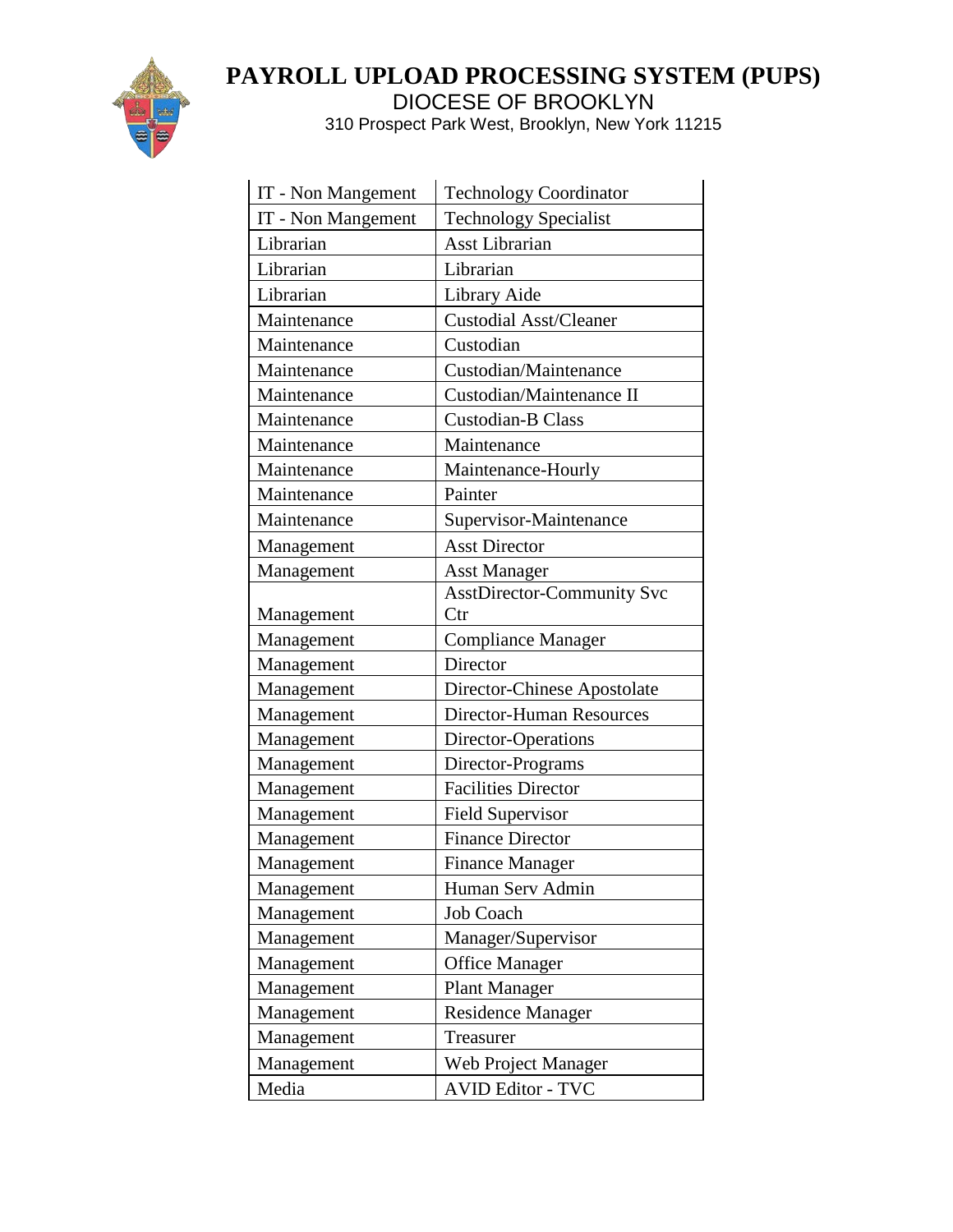

| Media                      | Camera Opr/Prod Assts - TVC      |
|----------------------------|----------------------------------|
| Media                      | Director - Production (TVC)      |
| Media                      | Engineer Broadcast - TVC         |
| Media                      | Engineer Chief - TVC             |
| Media                      | Engineer Transmitter - TVC       |
| Media                      | Producer/Teacher - TVC           |
| Media                      | <b>Studio Director - TVC</b>     |
| Ministries                 | <b>Campus Minister</b>           |
| Ministries                 | Coordinator-Parish Life I        |
| Ministries                 | Director-Ministries              |
| Ministries                 | Director-Pastoral Outreach       |
| Ministries                 | Director-Spiritual               |
| Ministries                 | Pastoral Associate I             |
| Ministries                 | <b>Pastoral Minister</b>         |
| <b>Ministries</b>          | Sacristan                        |
| Ministries                 | Sexton                           |
| Ministries                 | <b>Teen Director</b>             |
| Ministries                 | <b>Youth Minister</b>            |
| <b>Ministries</b>          | Youth Ministry Director          |
| Musician                   | Director-Music I                 |
| Musician                   | Organist/Liturgical Musician     |
| Musician                   | Singer                           |
| Principal                  | Principal                        |
| Principal                  | Principal $(11-15)$ MA & 0-45 Cr |
| Principal                  | Principal $(1-5)$ MA & 0-45 Cr   |
| Principal                  | Principal(16-20) MA & 0-45 Cr    |
| Principal                  | Principal $(21+)$ MA & 0-45 Cr   |
| Principal                  | Principal(6-10) MA & 0-45 Cr     |
| Professional               | Psychologist                     |
| Professional               | Rehab Facilitator                |
| Recreation                 | <b>Activity Coordinator</b>      |
| Recreation                 | Life Guard                       |
| <b>Religious Education</b> | Asst Director-Religious Educ     |
| <b>Religious Education</b> | Catechist                        |
| <b>Religious Education</b> | Coordinator-Religious Educ.      |
| <b>Religious Education</b> | Director-RCIA                    |
| <b>Religious Education</b> | Director-Religious Education I   |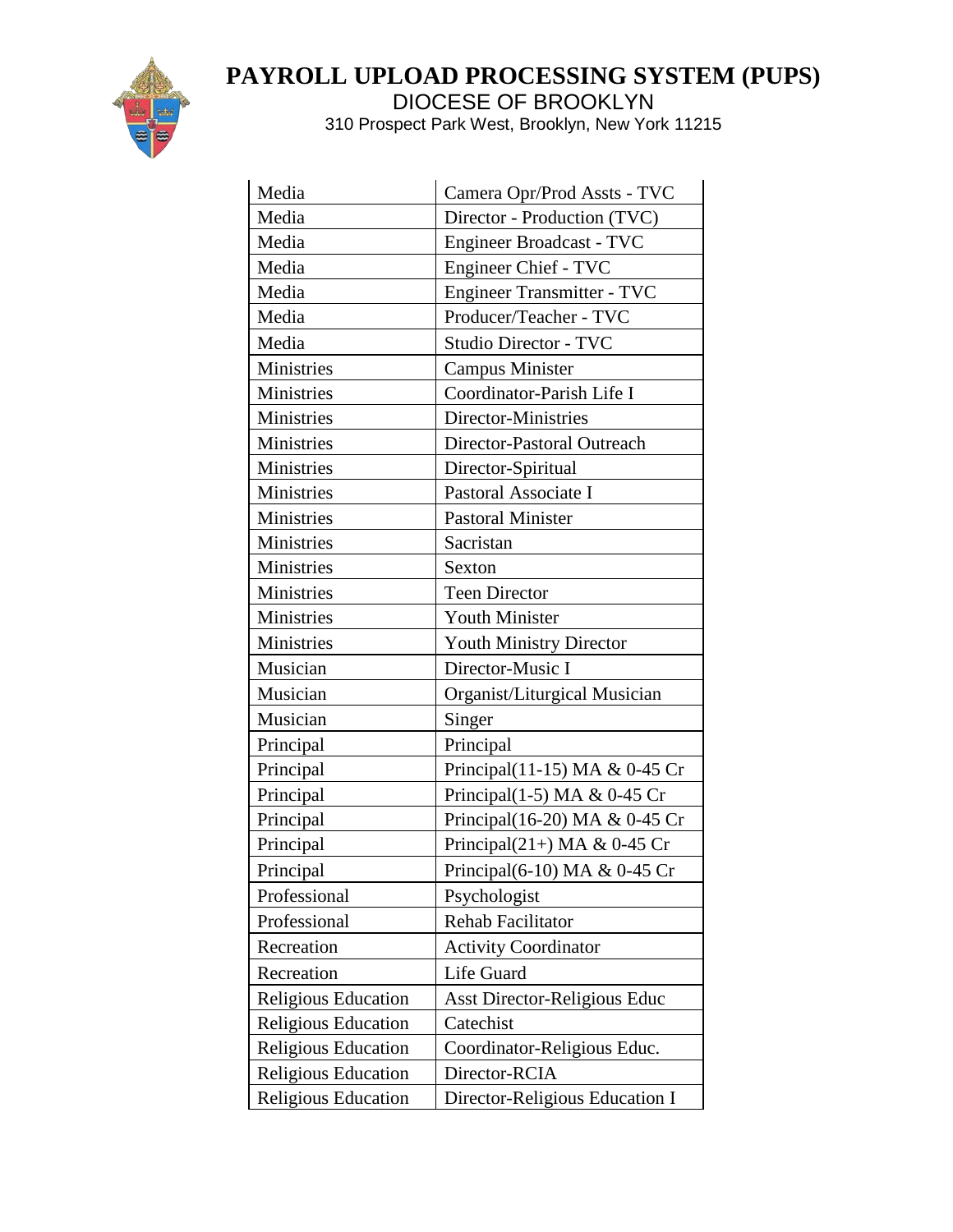

l.

# **PAYROLL UPLOAD PROCESSING SYSTEM (PUPS)** DIOCESE OF BROOKLYN

| Religious Education        | Instructor                     |
|----------------------------|--------------------------------|
| <b>Religious Education</b> | Religious Ed Administrator     |
| <b>Sales</b>               | <b>Asst Buyer</b>              |
| <b>Sales</b>               | <b>Sales</b>                   |
| Security                   | Security                       |
| Security                   | <b>Security Guard</b>          |
| <b>Social Workers</b>      | <b>Case Manager</b>            |
| <b>Social Workers</b>      | Caseworker                     |
| <b>Social Workers</b>      | <b>Child Care Worker</b>       |
| <b>Social Workers</b>      | Social Worker                  |
| Specialist                 | <b>Asst Res Coordinator</b>    |
| Specialist                 | Coord - Special Projects       |
| Specialist                 | Coordinator                    |
| Specialist                 | <b>Coordinator-Ministries</b>  |
| Specialist                 | <b>Direct Care Coordinator</b> |
| Specialist                 | <b>Medical Assistant</b>       |
| Specialist                 | Para-Professional              |
| Specialist                 | <b>Program Coordinator</b>     |
| Specialist                 | Program Coordinator - Senior   |
| Specialist                 | Recruitment/Admissions         |
| Specialist                 | <b>Regional Coordinator</b>    |
| Specialist                 | Specialist                     |
| Specialist                 | Surveyor                       |
| Specialist                 | Training/Compliance Spec       |
| <b>Substitute Teacher</b>  | <b>Substitute Teacher</b>      |
| <b>Substitute Teacher</b>  | Substitute Teacher (Other)     |
| <b>Substitute Teacher</b>  | Substitute Teacher =>BA        |
| Teacher                    | Administrator                  |
| Teacher                    | <b>AfterSchool Director</b>    |
| Teacher                    | Art Specialist                 |
| Teacher                    | Art Specialist                 |
| Teacher                    | Art Specialist                 |
| Teacher                    | Art Specialist                 |
| Teacher                    | <b>Athletic Director</b>       |
| Teacher                    | Instructor                     |
| Teacher                    | Pre-K Teacher                  |
| Teacher                    | <b>Prevention Educator</b>     |